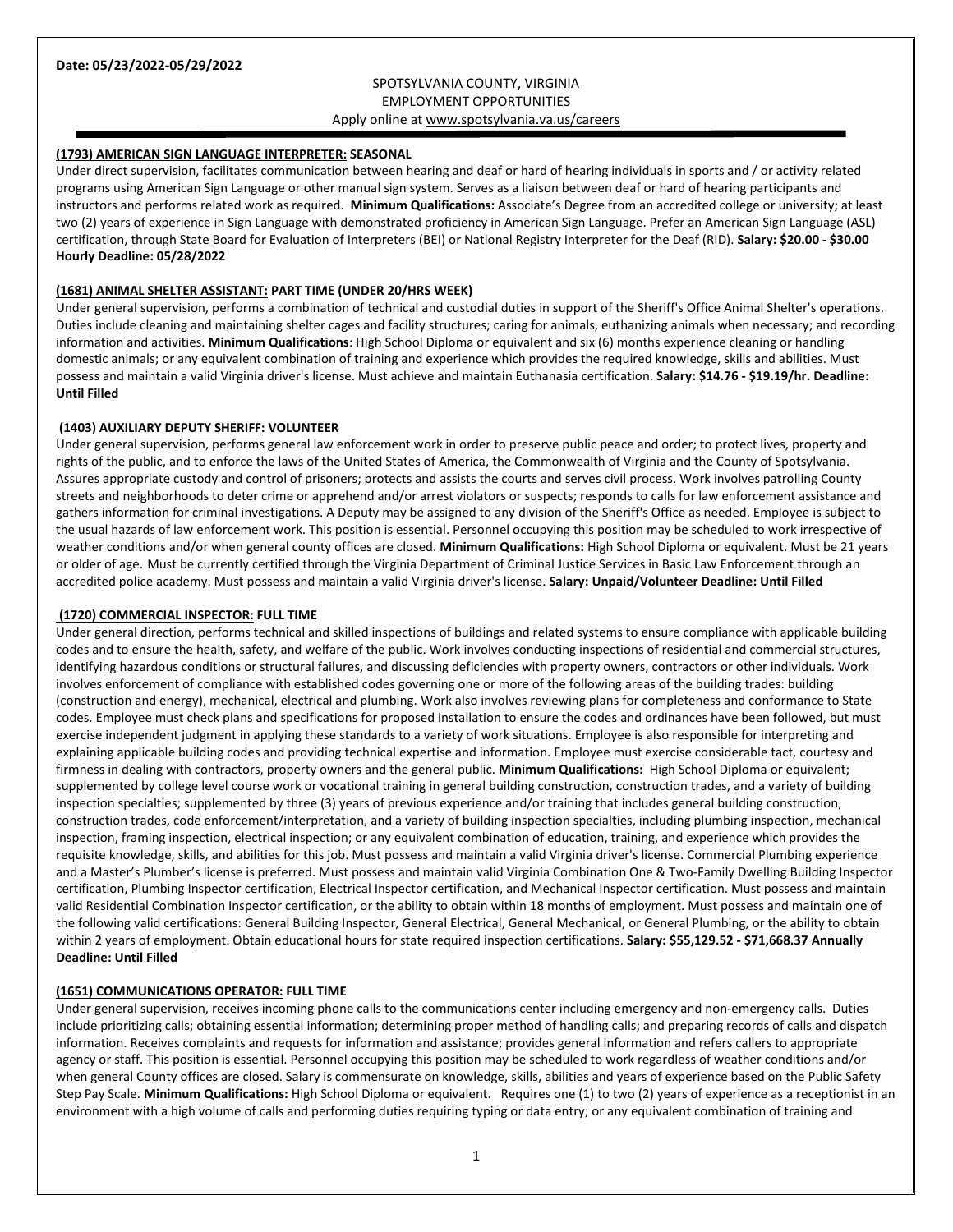experience which provides the required knowledge, skills and abilities. Minimum typing speed of 35 wpm. Must successfully pass a polygraph examination, background check, and drug screening. **Salary: \$34,981.93 - \$44,270.23 Annually Deadline: Until Filled**

# **(1765) CONCESSION WORKER: SEASONAL**

Under general supervision, assists in operation of Concession Stand and Admission Gate at pool area. **Minimum Qualifications:** Must be 16 years of age or older. Must have knowledge of the fundamentals of financial record keeping and methods of performing basic business mathematic calculations or any combination of education and experience providing the required skill and knowledge for successful performance. Familiar with cashier duties requiring independent judgment with speed and accuracy; maintaining records; posting data and making arithmetic calculations with speed and accuracy. **Salary: \$11.00 hrly Deadline: Until Filled**

## **(1799) CONSTRUCTION SERVICES MANAGER: FULL TIME**

Under limited supervision oversees and manages implementation of the Capital Improvement Program (CIP) for Utilities, to include: budget consistency; project cost estimating; financial and schedule forecasting; project design, engineering and construction oversight; construction management; construction administration; financial accounting and total cost management. Works collaboratively in a team approach with department staff, other County departments, the Board of Supervisors and County residents. Works also involves reviewing procurement documents and assisting the Department Director in making recommendations to the Board of Supervisors. Employee must exercise considerable initiative and independent judgment in all phases of Capital Projects Management. Employee must exercise tact and firmness in dealing with the general public, consultants, contractors, department directors, public officials, and Board of Supervisors. **Minimum Qualifications:** Bachelor's Degree in Engineering, Planning, Architecture, Construction Management, Business Administration, Public Administration and/or related fields with minimum of six (6) to nine (9) years of experience in managing large scale utility infrastructure projects with increasing levels of responsibility - OR any combination of education and experience of the above-mentioned requirements. Must have a valid Commonwealth of Virginia driver's license. **Salary: \$73,878.83 - \$96,042.47 Annually Deadline: 05/28/2022**

#### **(1721) COURT DEPUTY: PART TIME**

Under general supervision, performs general Court Security related work in order to preserve peace and order within the Courthouse complex; to protect lives, property and rights of the public, and to enforce the laws of the United States of America, the Commonwealth of Virginia and the County of Spotsylvania as required. Assures appropriate custody and control of prisoners; protects the courts and serves civil process. A Court Deputy will be assigned to the Court Division of the Sheriff's Office. Employee is subject to the usual hazards of law enforcement work. This position is essential. Personnel occupying this position may be scheduled to work irrespective of weather conditions and/or when general County offices are closed. Salary is commensurate on knowledge, skills, abilities and years of experience based on the Public Safety Step Pay Scale. **Minimum Qualifications:** High School Diploma or equivalent. Must be 21 years or older of age. Must possess and maintain a valid Virginia driver's license. Must have certification for The Virginia Department of Criminal Justice Services Court / Civil Law process officer. **Salary: \$22.05 Hourly Deadline: Until Filled**

#### **(1802) DISTRIBUTION SYSTEM MANAGER: FULL TIME**

Under limited supervision, performs supervisory, administrative, and technical duties in support of the operation and maintenance of the County's Water Distribution System. Employee is responsible for the research, procurement, and maintenance of distribution pipelines, booster stations, valves, and water storage tanks operated by Spotsylvania County Utilities. Employee is also responsible for scheduling preventive maintenance on equipment and for maintaining a variety of records and preparing reports. Employee must exercise independent judgment in completing assigned tasks. Reports to the Division Director of Operations and Maintenance. This position is essential. Personnel occupying this position may be scheduled to work irrespective of weather conditions and/or when general County offices are closed. **Minimum Qualifications:** High School Diploma or GED required. Minimum of six (6) to ten (10) years of experience in the installation, maintenance and operation of a water distribution system including documented progressive leadership roles or any equivalent combination of training and experience that provides the required knowledge, skills and abilities. Must possess or obtain within six (6) months of hire a valid Class A Commercial Driver's License (CDL) with Tanker endorsement issued by the Commonwealth of Virginia. Possession of Virginia Department of Transportation Intermediate Work Zone Traffic Control (WZTC) Certification or obtain within six (6) months of hire. Must possess Flagging Certification from the Virginia Department of Transportation or obtain within six (6) months of hire. Must complete OSHA and Confined Space Training after hire. Must possess First Aid and/or CPR certification(s) or obtain within one (1) year of hire. Must conform to OSHA regulations that may require removal of some facial hair. **Salary: \$60,780.29 - \$97,248.47 Annually Deadline: 05/24/2022**

#### **(1770) DSS IT/SECURITY SUPERVISOR: FULL TIME**

Under limited supervision, the DSS IT/Security Supervisor's role is to oversee all DSS IT/Security Officer staff and ensure that end users are receiving the appropriate assistance. This includes the responsibility of managing all procedures related to identification, prioritization and resolution of incidents, including the monitoring, tracking and coordination of Service Desk functions. The DSS IT/Security Supervisor is also responsible for planning, designing, and analyzing the organization's service desk according to best practices, while ensuring high levels of customer service quality and availability. This individual will develop, implement, and oversee policies and procedures to ensure consistent service levels and quick resolutions. The DSS IT/Security Supervisor is also responsible for staffing capacity planning, service process design, performance analysis, and developing proactive resolution plans. They will also contribute to escalated problem resolution by giving in-person, hands-on support to end users when necessary. The DSS IT Security Supervisor is also responsible for performing Application Life Cycle Management, which includes IT/Security related project management including the implementation of vender-supplied applications from the planning and implementation phases and ongoing in operation application support using standard project management techniques; develops, executes, and supports the complete application life cycle. Works with all areas of Information Services and Security, to include audits; as well as department management and vendors. This position is essential. Personnel occupying this position may be scheduled to work regardless of weather conditions and/or when general County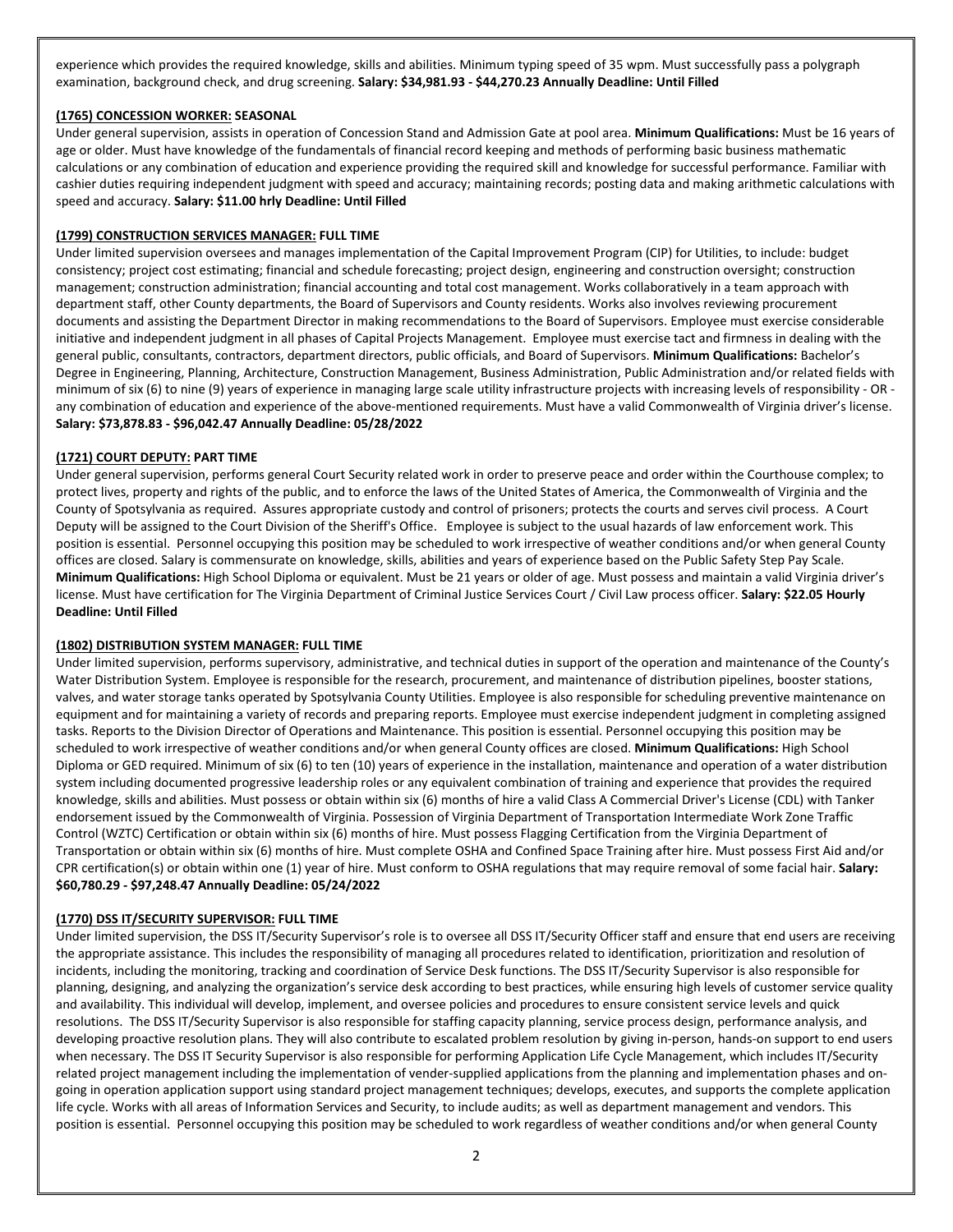offices are closed. **Minimum Qualifications:** Associate Degree in Computer Science, or a related field, and five (5) years or more of relevant IT experience; or any equivalent combination of training, industry certifications and experience which provides the required skills, knowledge and abilities. Possession of a valid driver's license issued by the Commonwealth of Virginia. Certifications including the following: A+, Microsoft Technology Associate, ITIL Foundation, ITIL Intermediate, ITIL Experts, MS Active Directory, Networking Basics, MSCE- Desktop Infrastructure, CCNA. Project Management Training is required. **Salary: \$55,129.52 - \$71,668.37 Annually Deadline: Until Filled**

# **(1736) EROSION & SEDIMENT CONTROL INSPECTOR: FULL TIME**

Under general supervision, performs technical work inspecting local construction projects to ensure compliance with County and State codes and regulations regarding erosion control and storm water maintenance under direction of the Deputy of Environmental Code. Work includes inspecting construction projects to ensure that materials and methods meet County, State and Federal specifications; and investigating construction activities and recommending changes when necessary. Employee is also responsible for preparing a variety of reports on construction projects. Employee must exercise initiative and independent judgment in performing inspections. Employee must also exercise considerable tact, courtesy, firmness and professionalism in frequent contact with property owners, developers, contractors and the general public. **Minimum Qualifications:** High School Diploma or equivalent, and one (1) to two (2) years of experience in the construction site inspections; or any equivalent combination of training and experience which provide the required skills, knowledge and abilities. State DEQ Erosion and Sediment Inspector certification preferred or must be obtained within one (1) year of employment. Possession of a valid driver's license issued by the Commonwealth of Virginia. **Salary: \$45,355.19 - \$58,961.75 Annually Deadline: Until Filled**

## **(1618) FACILITY ATTENDANT: PART TIME**

Under general supervision, position is responsible for seeing that the facilities are kept clean and rules are obeyed. Responsible for recording scores. **Minimum Qualifications**: Any combination of education and experience providing the required skill and knowledge for successful performance would be qualifying. Knowledge of the game required. Must be 16 years of age or older. Must be able to work evenings and weekends. **Salary: \$11.03/hr. Deadline: Until Filled**

## **(1802) FAMILY SERVICES WORKER: FULL TIME**

Under general supervision, performs social work and case management in the provision of social services for individuals in need of assistance. Employee is responsible for investigating allegations of abuse or exploitation of elderly/disabled adults, investigating cases of suspected child abuse/neglect, assisting clients in achieving self-sufficiency, or implementing activities associated with other social services. Work involves performing case management, providing crisis intervention and/or counseling, assessing client needs, coordinating provision of needed services, and maintaining case records. This position is essential. Personnel occupying this position may be scheduled to work regardless of weather conditions and/or when general County offices are closed. Employee must be willing to work in the community emergency shelter in the event of a natural disaster or emergency. If chosen for this position, the employee will be required to be part of an on-call rotation that includes evenings, weekends, overnight visits, and holiday hours that may require immediate response into the field. **Minimum Qualifications:** Bachelor's Degree in Social Services, Sociology, Human Services, Psychology, or closely related field and a minimum of two (2) years of appropriate and related experience in a relevant Human Services area: or any equivalent combination of education, training, and experience which provides the requisite knowledge, skills, and abilities for this job. Must possess and maintain a valid Commonwealth of Virginia driver's license. **Salary: \$55,129.52 - \$71,668.37 Annually Deadline: 05/25/2022**

#### **(1730) FAMILY SERVICES WORKER II (FOSTER CARE): FULL TIME**

Under general supervision, performs social work and case management in the provision of social services for individuals in need of assistance. Employee is responsible for investigating allegations of abuse or exploitation of elderly/disabled adults, investigating cases of suspected child abuse/neglect, assisting clients in achieving self-sufficiency, or implementing activities associated with other social services. Work involves performing case management, providing crisis intervention and/or counseling, assessing client needs, coordinating provision of needed services, and maintaining case records. This position is essential. Personnel occupying this position may be scheduled to work regardless of weather conditions and/or when general county offices are closed. **Minimum Qualifications:** Bachelor's Degree in Social Services, Sociology, Human Services, Psychology, or closely related field and a minimum of two (2) years of appropriate and related experience in a relevant Human Services area: or any equivalent combination of education, training, and experience which provides the requisite knowledge, skills, and abilities for this job. Must possess and maintain a valid Virginia driver's license. **Salary: \$55,129.52 - \$71,668.37 Annually Deadline: Until Filled**

# **(1778) FARMER'S MARKET ASSISTANT MANAGER: PART TIME (UNDER 20/HRS. WEEK)**

Under limited supervision, employee is primarily responsible for supporting the management of the Spotsylvania County Farmers' Market (SCFM) at assigned locations. Responsibilities include efficiently and effectively operating the market, coordinating SCFM social media presence, and maintaining vendor and customer relations. **Minimum Qualifications:** High School Diploma or equivalent with a background in customer service and good written and verbal communication skills; basic computer skills with Microsoft Office software (Word, Excel, Power Point) and basic accounting abilities are required; or any equivalent combination of education, training, and experience which provides the requisite knowledge, skills, and abilities for this job. Experience with social media is preferred. Experience with Farmers' Markets is preferred. **Salary: \$12.85 Hourly Deadline: 06/27/2022**

#### **(1672) FINANCIAL SYSTEM ANALYST: FULL TIME**

The Financial System Analyst is responsible for assisting and providing backup support to the Financial Systems Administrator in the technical and administrative oversight of the County's Financial Management System. Work involves supporting the technical design, development and maintenance of the System, including conversions, interfaces, upgrades and enhancements; training and associated administrative work in the development of standards, procedures, policies, and structures. Work is performed under the general direction of the Financial System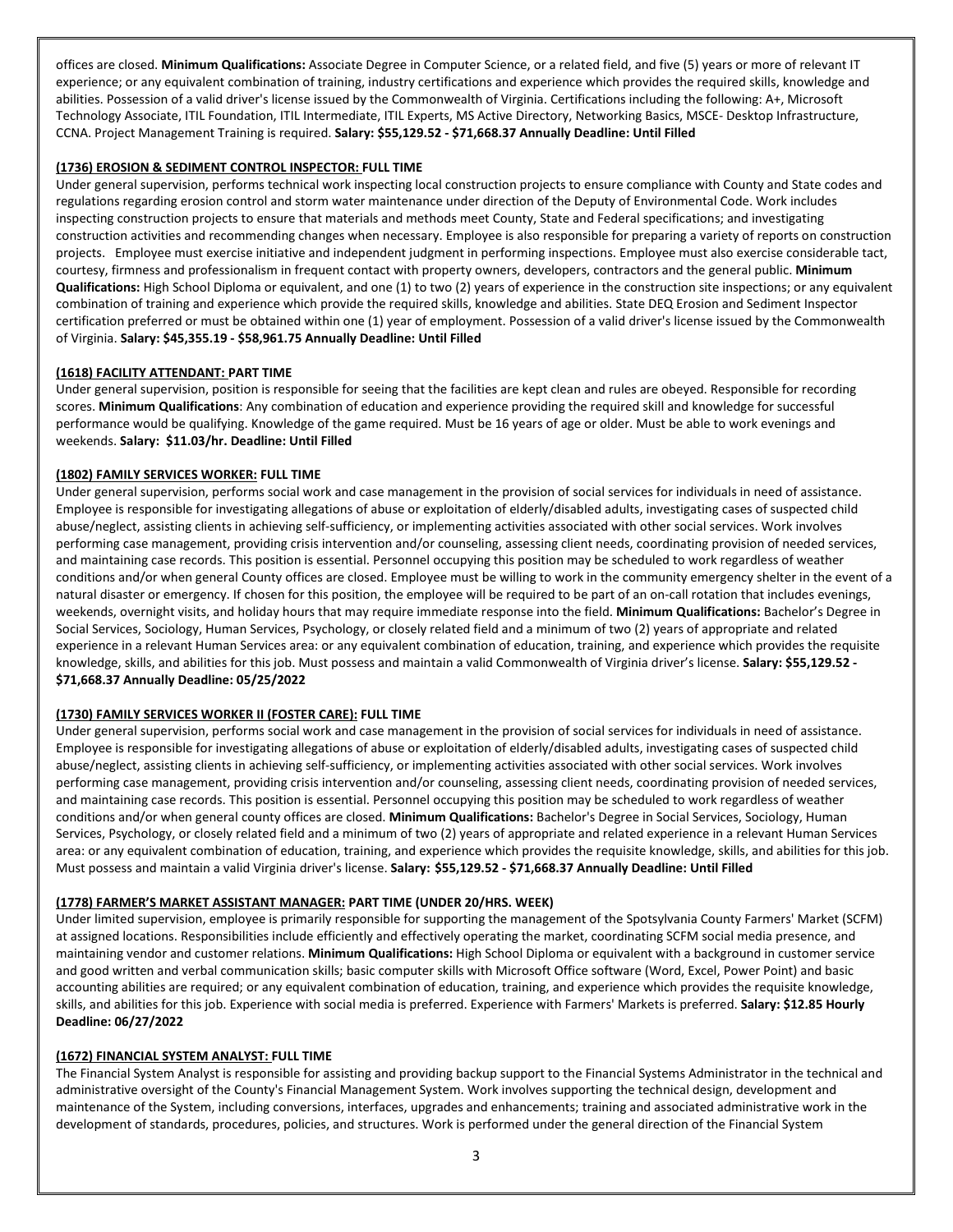Administrator. **Minimum Qualifications:** Any combination of education and experience equivalent to an Associate's degree in Finance, Accounting, Business Administration, Information Systems/Technology or related field; dual finance and IT education a plus. Experience in a programing language preferred; VBScript experience a plus. Understanding of basic database structure. Experience in report writing software to include database development, report creation and system maintenance; IBM Cognos Analytics 11 experience a plus. Advanced Microsoft Excel experience preferred; SQL Server Management Studio(SSMS) experience a plus. Experience creating functional and technical documentation. Must possess a valid driver's license. **Salary: \$60,780.29 - \$79,014.38 Deadline: Until Filled**

# **(1760) FIREFIGHTER RECRUIT: FULL TIME**

Under direct supervision, trains to perform emergency response work involving firefighting, emergency medical care, specialized rescue, and hazardous material response. Preparation involves training in fire suppression, emergency rescue, and/or hazardous material containment or cleanup work in response to alarms, operating associated equipment and apparatus. A Firefighter Recruit must demonstrate the ability to use fire suppression and emergency medical service skills in accordance with FREM standards. Employee is also responsible for inspecting and maintaining equipment, and performing various maintenance and custodial duties at the assigned fire station or training center. Employee is subject to the normal hazards of emergency rescue and firefighting work. Reports to the assigned FREM Recruit Academy Coordinator or Lead Instructor. Successful graduates of the FREM Recruit Academy will be promoted to Firefighter. This position is essential. Personnel occupying this position may be scheduled to work regardless of weather conditions and/or when general county offices are closed. Person(s) in this position will encounter sensitive information in the performance of their duties and is expected to maintain that information confidentially. Salary is commensurate with time in grade under the Public Safety Step Pay Scale. **Minimum Qualifications:** High School Diploma or GED; Must have and maintain a valid driver's license. Must have the ability to successfully obtain and maintain all certificates contained within the County's Fire, Rescue, & Emergency Management (FREM) Recruit Academy curriculum. Curriculum includes, but is not limited to: EMT-B, CPR, Firefighter I, Firefighter II, Mayday Awareness and Operations; Hazardous Material Awareness and Operations, Emergency Vehicle Operation Course II/III (EVOC), National Fire Academy Incident Command System (NFA ICS), Vehicle Rescue Operations, Rural Water Supply, ICS 100, 200, 700 and 800. Must successfully complete all components of the County's Fire, Rescue & Emergency Management (FREM) Recruit Academy. Must successfully obtain and maintain a Driver Pump Operator certification within 60 months of employment. Non-ALS certified recruit academy graduates must complete approved EMT-1 or EMT-P, ACLS, PALS, PHTLS or ITLS certifications, and successfully complete the FREM ALS precepting program within 48 months of completing the recruit academy. ALS certified recruit academy graduates must complete the FREM ALS precepting program within the designated time period and complete PHTLS or ITLS within 12 months. Upon obtaining ALS certification and ability to practice, that ability must be maintained for the duration of employment. Must meet and maintain NFPA Medical Guidelines as a condition of employment. Must comply with current Special Conditions of Employment for Public Safety Employees. **Salary: \$49,071.27 - \$64,814.96 Annually Deadline: 05/30/2022**

# **(1677) GATE ATTENDANT: PART TIME**

Under general supervision, performs a variety of tasks in support of the Public Works Department. Work involves monitoring the recycling and disposal of residential waste, along with maintenance of buildings. Employee is also responsible for ensuring that users comply with the rules and regulations of the facility set forth by the Operations Manager. **Minimum Qualifications:** Some experience performing custodial related work or any equivalent combination of training and experience which provides the required knowledge, skills and abilities. **Salary: \$12.00 - \$15.03/hr. Deadline: Until Filled**

# **(1797) GIS TECHNICIAN: FULL TIME**

Under general supervision, the purpose of the position is to maintain and update maps, records and associated data for the County GIS System. Employees in this classification perform administrative and technical support work. Duties also include assisting with special GIS projects. Performs related work as directed. This position is essential. Personnel occupying this position may be scheduled to work regardless of weather condition and/ or when general county offices are closed. **Minimum Qualifications:** Associate's Degree with course work emphasis in Geography or Computer Applications; supplemented by three (3) to five (5) years previous experience and/or training in data entry, CAD and GIS, and mapping; or an equivalent combination of education, training, and experience. **Salary: \$41,138.50 - \$53,480.04 Annually Deadline: Until Filled**

#### **(1743) HEAVY EQUIPMENT MECHANIC/WELDER: FULL TIME**

Under general supervision, establishes and maintains a program for preventive maintenance, repair, or rebuild of department vehicles, and heavy equipment while minimizing costs and downtime. Work involves inspecting trucks/equipment, diagnosing mechanical problems and identifying extent of damage, recommending repair or replacement of equipment, performing automotive/mechanical repair/maintenance work, rebuilding components, performing welding/fabrication work, and driving/operating trucks and heavy equipment. Employee is also responsible for monitoring costs associated with repair/maintenance work, maintaining inventory of parts, and maintaining maintenance records. This position is essential. Personnel occupying this position may be scheduled to work irrespective of weather conditions and/or when general county offices are closed. **Minimum Qualifications:** Vocational/Technical degree with training emphasis in mechanics, automotive/mechanical repair/maintenance, welding, and heavy equipment operation; supplemented by a minimum of three (3) years of previous experience as a supervisory mechanic on heavy equipment and trucks, and/or training that includes mechanics or automotive/mechanical maintenance, automotive/mechanical diagnostics, rebuilding of automotive/mechanical systems, welding/fabrication, and heavy equipment operation; or any equivalent combination of education, training, and experience which provides the requisite knowledge, skills, and abilities for this job. Must possess and maintain at minimum a valid Virginia Commercial Driver's License (CDL) Class B including appropriate endorsement(s). ASE Certification as a Master Medium/Heavy Vehicle Technician is preferred. ASE Certification in Refrigerant Recovery is also preferred. **Salary: \$45,355.19 - \$72,568.31 Annually Deadline: Until Filled**

#### **(1781) HEAVY EQUIPMENT OPERATOR I: FULL TIME**

Under general supervision, performs specialized skilled work in the operation of one or more types of motorized heavy equipment used in the composting process for the Utilities/Public Works Department. Work involves operating such heavy equipment as tractors, loaders, trommel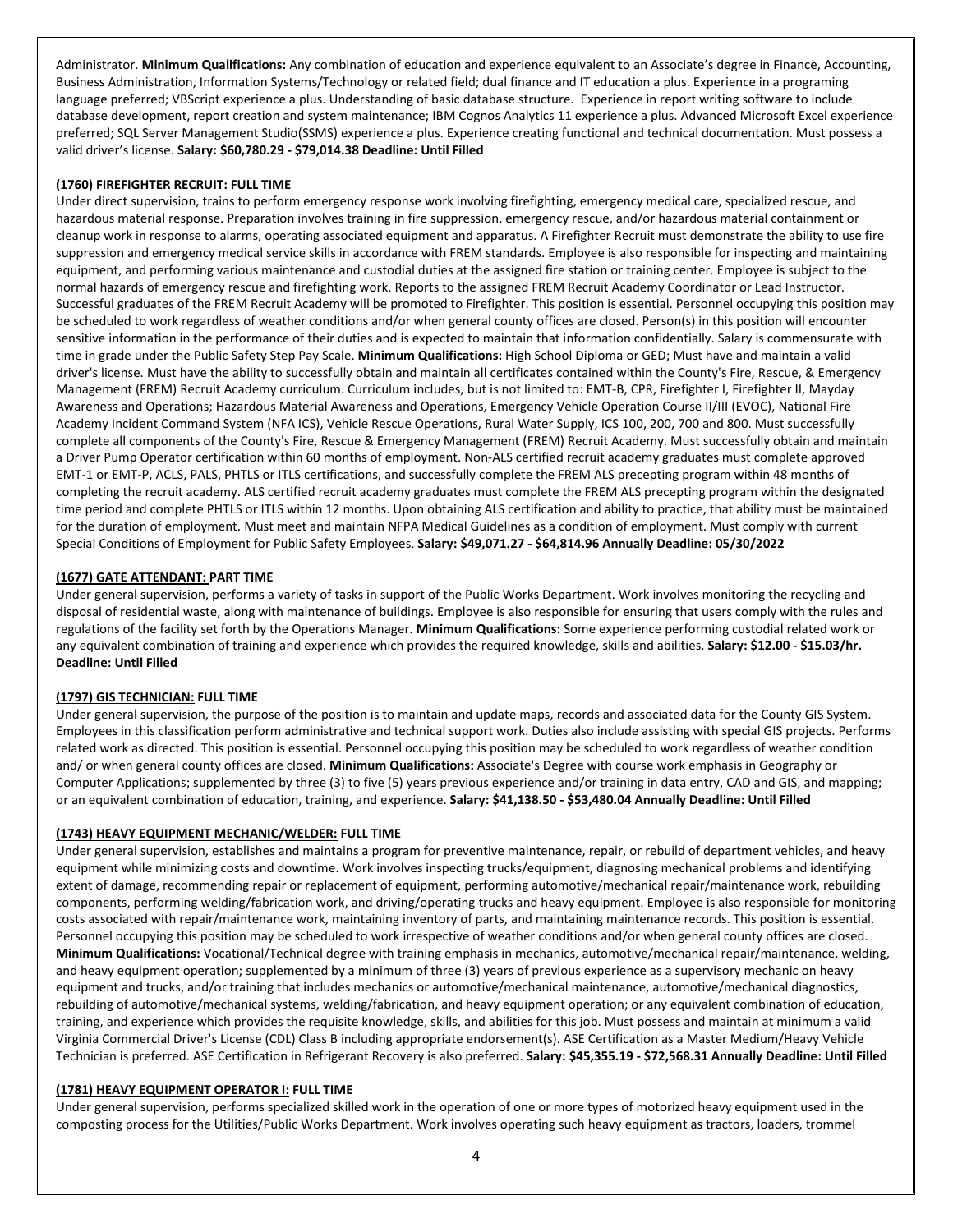screens, grinders, dump trucks and road tractors to create and distribute Livingston's Blend Compost. Employee is responsible for operating equipment with considerable skill, precision and constant attention to safety of operation in order to prevent accidents. Employee is also responsible for performing minor preventive maintenance on equipment. Employee must exercise some independent judgment in the performance of assigned tasks. This position is essential. Personnel occupying this position may be scheduled to work irrespective of weather conditions and/or when general County offices are closed. **Minimum Qualifications:** High School Diploma or equivalent and three (3) to five (5) years of experience in operating heavy equipment; experience in the operation of heavy motorized equipment; or any equivalent combination of training and experience which provides the required skills, knowledge and abilities. Must have a valid Class B Virginia Commercial Driver's License or obtain within six (6) months of date of hire. Participation in County sponsored safety training to include First Aid and CPR/AED Certification. Attendance of OSHA required annual training is a condition of continued employment. Must conform to OSHA regulations that may require removal of some facial hair and obtain a baseline hearing test. Maintaining certification and licensing is a condition of continued employment. **Salary: \$39,179.52 - \$50,933.37 Annually Deadline: 06/30/2022**

#### **(1805) IT DIVISION DIRECTOR PROGRAM MANAGEMENT & APPLICATION SUPPORT: FULL TIME (INTERNAL)**

Under minimal supervision, will be responsible for effectively managing a variety of IT-related projects for the organization. Leading the Program Management, Application Support and GIS professionals to reach all organizational goals. Main responsibilities include; organizing and overseeing all projects assigned to the Program Management Division. Ensure the efficient use of county resources, as well as assisting in the secure operation of information systems. Implement assigned IS initiatives that improve the effectiveness of the county's applications or services. Help prepare departmental budgets, as well as evaluate new equipment and programs as needed. Also complete administrative tasks and compile reports that detail program activity and measure success. The position directly reports to the Deputy Chief Information Officer and is responsible for overseeing the day-to-activities of Program Management, Application Support and Geographic Information Systems (GIS) totaling 13 or more associates. Experience in leadership positions in Program Management and Geographic Information Services is required. This position is essential. Personnel occupying this position may be scheduled to work regardless of weather conditions and/or when general County offices are closed. **Minimum Qualifications:** Bachelor's degree in Computer Science, Information Systems, Geographic Information Services, Computer Programming, Business Administration, MIS (Management Information Systems) or closely related field; which is supplemented by a minimum of ten (10) years previous experience and/or training that includes a combination of Program Management, Geographic Information Services, computer programming, software configuration, computer application development, data analysis and design, and computer operations/maintenance; or any equivalent combination of education, training, and experience which provides the requisite knowledge, skills, and abilities for this job. Project Management Professional (PMP) certification is required and GIS and ESRI professional certifications are desired. **Salary: \$81,451.41 - \$105,886.83 Annually Deadline: 05/27/2022**

#### **(1784) IT SUPPORT SPECIALIST I: FULL TIME**

Under limited supervision, IT Support Specialist 1 (ITSS1) performs technical work for the Information Services Department. Under general supervision, an ITSS1 provides technical support to customers ensuring proper setup and maintenance of the County's Information Technology (IT) resources including: hardware, software applications and data storage. An ITSS1 troubleshoots and provides first-line diagnosis for all IT platforms. ITSS1's works primarily as a service desk team member. From the Service Desk, they resolve the County Staff's technology related issues over the phone, by remote entry into their computer or in person as required. ITSS1's perform related work as required. As a regular duty, ITSS1's provide technical services and assistance to information system users. Work involves operating the County's computer systems, printing, performing backups, responding to system messages, implementing technology solutions, requesting quotes from vendors and creating purchase orders. Work also involves assisting users in the operation of personal computers, communications devices and the County's computer system. An ITSS1 is also responsible for installing computer hardware, applications and related software, peripheral equipment and computer options, performs minor repairs to printers and sets up cellular devices. Employee must exercise tact and courtesy in frequent contact with system users, employ initiative and use judgment in completing tasks. ITSS1's are assigned to the Information Services Operations Section. ITSS1's report to the IT- Service Desk Supervisor. This position is essential. Personnel occupying this position may be scheduled to work regardless of weather conditions or other occasions when general county offices are closed. **Minimum Qualifications:** College or Technical School coursework in Computer Science, or a related field. At least 1 to 3 years of personal computer and computer systems experience. Possession of a valid driver's license. Participation as a team member on projects requiring the delivery of services and equipment. Desired Certifications include A+, ITIL Foundation, Microsoft Technology Associate, Microsoft Active Directory. **Salary: \$37,313.83 - \$48,507.98 Annually Deadline: 06/04/2022**

#### **(1640) LABORER: PART TIME**

Under general supervision, performs semi-skilled labor for operations of the Utilities Public/Works Department and Parks and Recreation. Work involves litter pickup, general landscape duties, operating light machinery and using hand tools, etc. Employee must exercise some independent judgment and initiative in ensuring proper completion of assigned tasks. **Minimum Qualifications:** High School Diploma or equivalent is preferred but not required. Possession of a valid driver's license issued by the Commonwealth of Virginia is preferred. Employee must be able to read and communicate verbally. Employee in this position is required to wear safety shoes and uniform provided by the County. Pre-employment drug test will be required. May be required to work weekends, holidays, and during inclement weather. **Salary: \$11.01 - \$14.32/hr. Deadline: Until Filled**

#### **(1734) LIFEGUARD: SEASONAL**

Under general supervision, responsibility is to guard the swimming pool to save lives and prevent accidents. Also responsible for the maintenance and cleaning of the pool and its surroundings. Reports to Special Events Coordinator. **Minimum Qualifications:** Extensive experience in pool operations and equipment; experience and training which provides the required knowledge, skills, and abilities. Must be 15 years of age or older. Certification in American Red Cross or YMCA Lifeguard Training, CPR/PR, and First Aid. Maintains current Lifeguard, CPR, and First Aid certifications. **Salary: \$13.00 Hourly Deadline: Until Filled**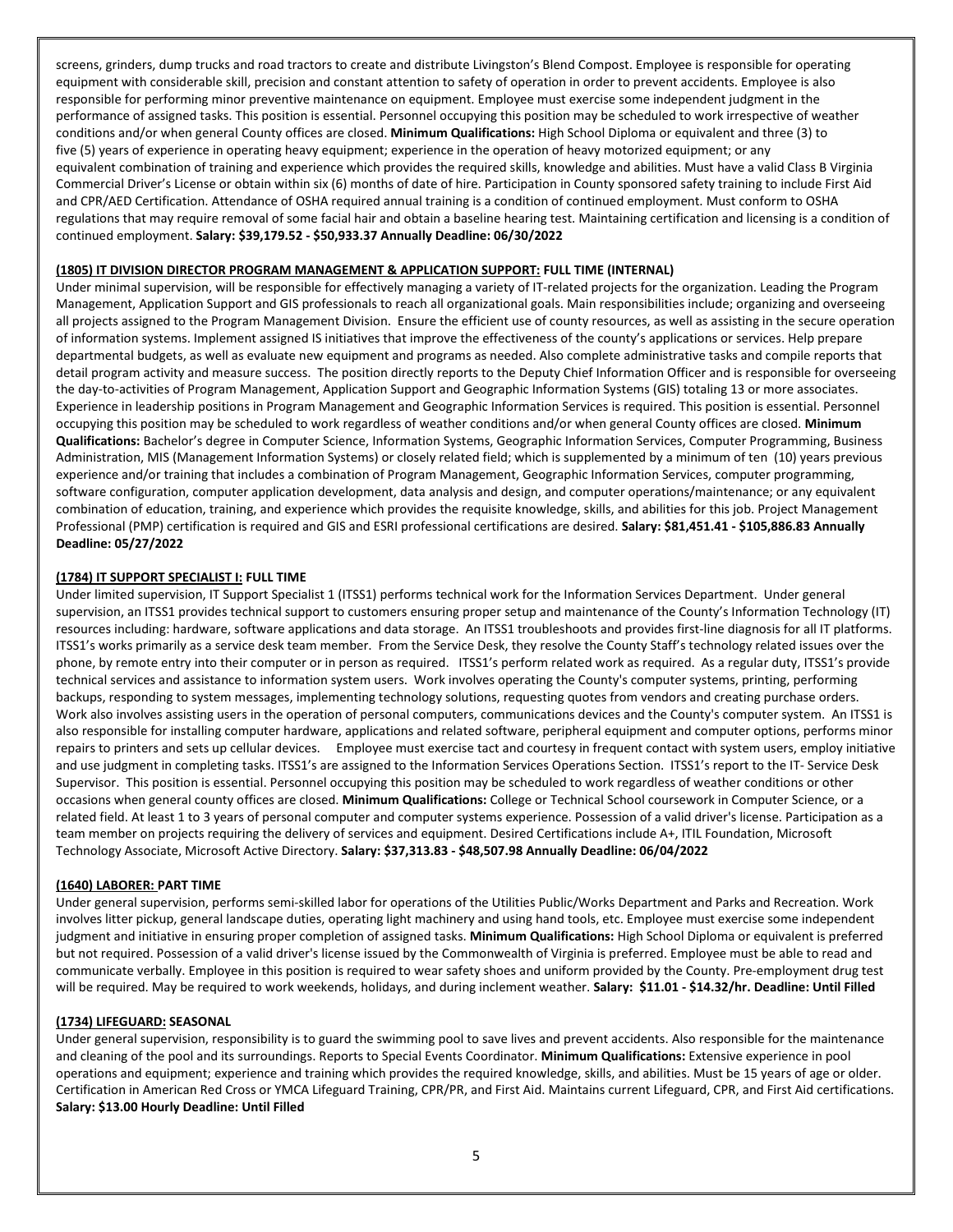## **(1759) MAINTENANCE WORKER – CUSTODIAL: PART TIME**

Under limited supervision, performs a variety of custodial duties in the care and maintenance of County buildings, grounds and facilities. Work may involve routine custodial functions such as sweeping, mopping, washing walls and fixtures, etc., and performing physically strenuous activities such as mowing, pruning trees, moving furniture, minor equipment repair, heavy floor stripping, and operating waxing and buffing equipment. Duties fluctuate slightly within the job title according to assignment and specific needs of area of assignment. Employee must exercise some independent judgment in completion of assigned tasks. Personnel occupying this position may be scheduled to work irrespective of weather conditions and/or when general County offices are closed. **Minimum Qualifications:** High School Diploma or equivalent and one (1) to two (2) years of experience in labor-intensive maintenance work; or any combination of training and experience which provides the required skills, knowledge and abilities. Must possess a valid driver's license issued by the Commonwealth of Virginia. Employees in this position are required to wear safety shoes for some departments. **Salary: \$14.06 - \$18.27 Hourly Annually Deadline: Until Filled**

## **(1787) MAINTENANCE TECHNICIAN I – FACILITIES: FULL TIME**

Under general supervision, performs lead worker, skilled work in the maintenance and repair of County facilities. Work involves applying drywall, painting, cement work, moving furniture and equipment maintenance and repair. Employee is also responsible for maintaining inventory records. Employee must exercise independent judgment in completing assigned tasks. This position is essential. Personnel occupying this position may be scheduled to work irrespective of weather conditions and/or when general county offices are closed. **Minimum Qualifications:** High School Diploma or equivalent, and two (2) to three (3) years of experience in maintenance work; or any equivalent combination of training and experience which provides the required skills, knowledge and abilities. Must possess a valid driver's license issued by the Commonwealth of Virginia. Valid Adult CPR/AED Certification, First Aid Certification. Must complete FEMA ICS 100 and 700 level courses (or proof of completed courses). Employee in position is required to wear safety shoes. **Salary: \$32,233.09 - \$41,903.01 Annually Deadline: Until Filled**

## **(1717) PARK ATTENDANT: SEASONAL**

Under general supervision, performs semi-skilled and unskilled work in the maintenance and construction needs of the County Parks and Recreation Department. Work involves performing a variety of labor-intense tasks such as maintaining parks and athletic fields and repairing equipment and recreational facilities. **Minimum Qualifications:** Some experience in grounds maintenance required. Possession of valid driver's license issued by the Commonwealth of Virginia. **Salary: \$12.50 Hourly Deadline: Until Filled**

#### **(1718) PARK LABORER:**

Under general supervision, performs semi-skilled labor for operations of the Parks & Recreation Department. Work involves litter pickup, general landscape duties, operating light machinery and using hand tools, etc. Employee must exercise some independent judgment and initiative in ensuring proper completion of assigned tasks. **Minimum Qualifications:** High School Diploma or equivalent is preferred but not required. Possession of a valid driver's license issued by the Commonwealth of Virginia is preferred. Employee must be able to read and communicate verbally. Employee in this position is required to wear safety shoes and uniform provided by the County. Pre-employment drug test will be required (Utilities and Public Works only). May be required to work weekends, holidays, and during inclement weather. **Salary: \$15.00 Hourly Deadline: Until Filled**

#### **(1745) PLANNER I: FULL TIME**

Under general supervision, performs professional planning and land development review work for the County's Planning Department. Reviews special use, subdivision and other development proposals to ensure compliance with County codes and the Comprehensive Plan. Assists in updates to the Comprehensive Plan and its implementation. Serves as a team member in work teams engaged in planning projects and or plan reviews. Reviews and analyzes land development requests; interprets and applies relevant ordinances, standards, Code, plans and policies; and presents findings and recommendations to the Planning Commission and the Board of Supervisors. Reports to the Director of Planning, Assistant Director of Planning or Planning Manager. **Minimum Qualifications:** Bachelor's Degree in Urban Planning, or a closely related field and a minimum of one (1) year of professional level planning experience; or any equivalent combination of training and experience which provides the required knowledge, skills and abilities. **Salary: \$50,004.10 - \$65,005.33 Annually Deadline: Until Filled**

#### **(1753) PLANT OPERATOR I: FULL TIME**

Under general supervision, performs responsible technical work in the operation and minor maintenance of equipment at the wastewater treatment or water plant. Work involves collecting and testing water samples and controlling mechanical, electrical, and chemical equipment involved in pumping and/or treating water. Employee is also responsible for adjusting chemical feed as required. Employee must exercise judgment based on training and experience in making decisions and coordinating the proper operation of equipment. This position is essential. Personnel occupying this position may be scheduled to work irrespective of weather conditions and/or when general County offices are closed. **Minimum Qualifications:** High School Diploma or equivalent combination of training with a minimum of four 4 to six (6) years of experience which provides the required skills, knowledge and abilities. **Salary: \$47,622.95 - \$61,909.84 Annually Deadline: 05/31/2022**

#### **(1772) PROGRAM ASSISTANT – FLEET MAINTENANCE: PART TIME**

Under general supervision, performs administrative work involving the maintenance of a variety of records files for the Sheriff's Department to include but not limited to Virginia State Law, DCJS and VLEPSC. Position is also responsible for processing and completing all submissions as required by the County, finance. Work also involves coordinating work activities, ensuring quality of work, compiling statistical data, maintaining office supplies, community calendars, unit events and other tasks as needed in ASD. Additionally, the fleet manager will be responsible for coordinating service and repairs, assist with purchasing vehicles, process paperwork with DMV, process accidents reports, advise department of vehicle recall, and prepare paperwork for seized vehicles. This position has the potential to turn into full time employment in six months. **Minimum Qualifications:** High School Diploma or equivalent; supplemented by college level course work or vocational training in criminal justice, grant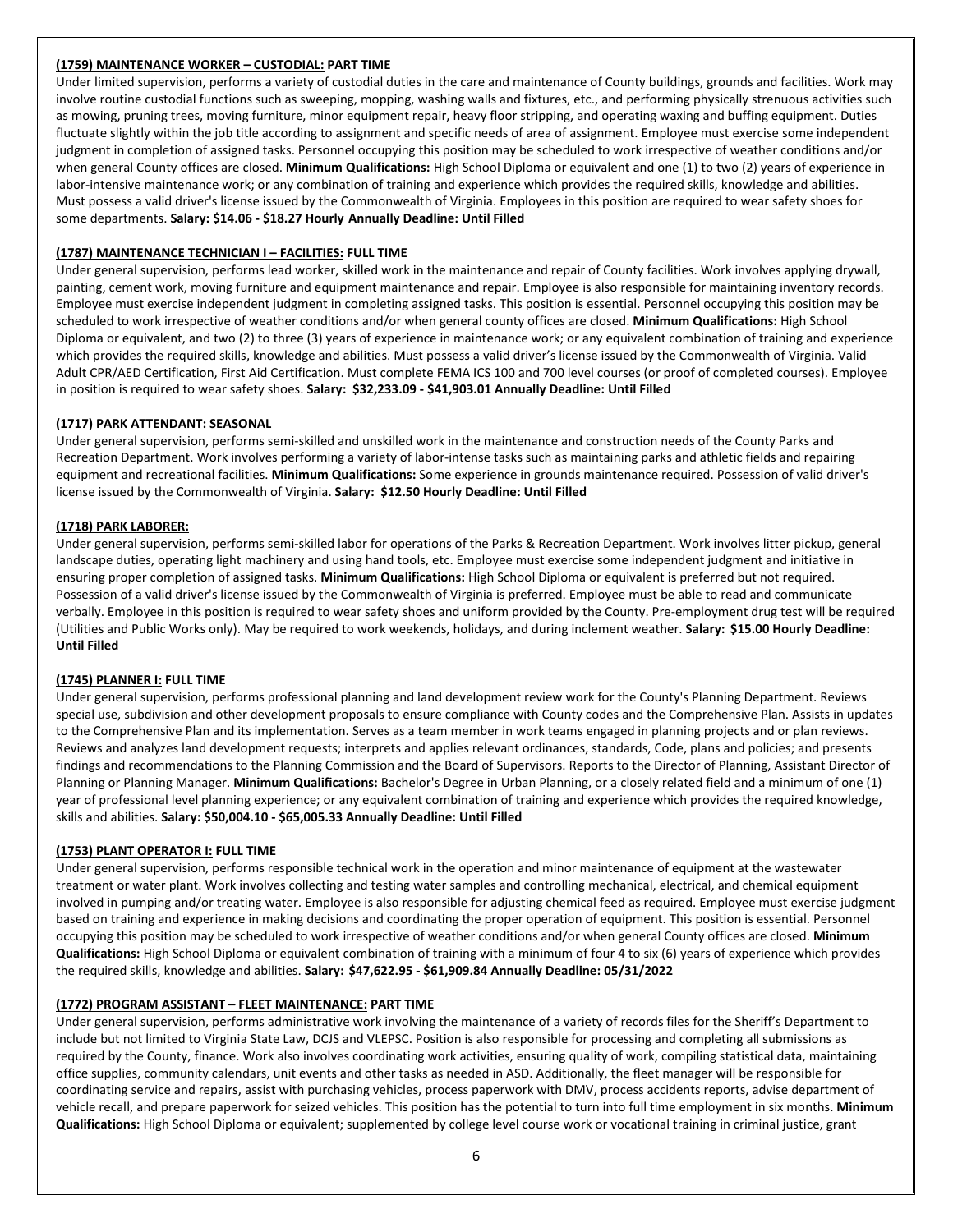research, grant maintenance and accreditation supplemented by three (3) to five (5) years previous experience and/or training in above topics, workflow coordination, and personal computer operations; or any equivalent combination of education, training, and experience which provides the requisite knowledge, skills, and abilities for this job. **Salary: \$17.93 - \$23.32 Hourly Deadline: 06/30/2022**

# **(1719) RESERVOIR ATTENDANT: SEASONAL**

Under general supervision responsible for boat rental service, bank fishing program, park maintenance and the enforcement of rules and regulations. This is labor-related work. **Minimum Qualifications:** High School Diploma or equivalent combination of experience and training which provides the required skills, knowledge, and abilities. **Salary: \$13.50 Hourly Deadline: Until Filled**

## **(1733) SCALE TECHNICIAN: PART TIME**

Under general supervision, performs a variety of customer service tasks assisting customers of the Livingston Landfill and Livingston's Blend Compost Facility. Position requires computer skills to operate a computer based truck scale system which involves weighing of inbound and outbound vehicles. Employee is responsible for making and processing accurate tickets for billing purposes and processing of credit card transactions for all customers of the Landfill and Composting Facilities. In addition, the employee shall monitor the capacity of the containers, assist residents with the disposal of refuse and recyclable material and communicate with drivers as to when the containers need to be dumped. Employee is also responsible for ensuring that all users comply with the rules and regulations of the facility set forth by the Landfill Manager, ensuring that the materials brought to the site are free from contaminants and disposed of in the proper container, and ensuring users of the facility are residential or commercial customers within Spotsylvania County. Employee shall also be proficient with utilizing two-way radio communications to maintain radio contact with Landfill Staff and inform them of all loads leaving the scale facility heading to the work areas of the overall facility. In this position you will report to the Administrative Support Supervisor. **Minimum Qualifications**: Six (6) months of experience performing customer service related work or any equivalent combination of training and experience which provides the required knowledge, skills and abilities. Basic computer experience required**. Salary: \$13.39 - \$17.40 Deadline: Until Filled**

## **(1735) SWIM LESSON INSTRUCTOR: SEASONAL**

Under general supervision of Swim Lesson Coordinator, position is responsible for teaching swimming lessons according to class level to program participants. Must be 15 years of age or older. Employee is responsible for the safety of class participants. Must successfully demonstrate service, integrity and pride while working with the general public. Reports to the Lead Swim Lesson Instructor. **Minimum Qualifications:** Any combination of education and experience providing the required skill and knowledge for successful performance that would prove extensive knowledge and /or training in swimming strokes, techniques in teaching the strokes; demonstrates ability to teach others. Certification in American Red Cross Water Safety Instructor is preferred. Swim Team experience or the ability to demonstrate skill is required. Must be able to perform all skills taught in lessons for all levels. **Salary: \$14.35 Hourly Deadline: Until Filled**

#### **(1725) UMPIRE: SEASONAL**

Under general supervision of Recreation Programmer and administrative staff, position is responsible for seeing that games are officiated and rules are obeyed. To ensure proper conduct among players, coaches and fans. **Minimum Qualifications:** Any combination of education and experience providing the required skill and knowledge for successful performance would be qualifying. Must be 15 years of age or older. **Salary: NOT DISPLAYED Deadline: 05/31/2022**

#### **(1639) UTILITIES FIELD CREW WORKER I: FULL TIME**

Under limited supervision, performs a variety of skilled duties required in the operation, installation, and maintenance of water distribution and wastewater collection systems. Work involves the excavation, repair/replacement, and installation of water/wastewater mains and service lines, manhole construction, repairing malfunctioning water/wastewater meters, adjustment of valves to proper grade, repairing/installing asphalt and concrete, servicing fire hydrants, and installing water/sewer service connections. Employee must exercise initiative and some independent judgment in completing assigned tasks. Employee must also exercise tact, courtesy and firmness when in contact with customers and the general public. These positions are essential. Personnel occupying these positions may be scheduled to work irrespective of weather conditions and/or when general county offices are closed. A criterion is specifically detailed for FC Worker I, FC Worker II, FC Worker III, and FC Worker IV. In order to move up the worker must meet/or exceed the responsibilities set in the criteria of the higher worker position. Field Crew Worker IV is the highest position. **Minimum Qualifications:** For UFCW I must possess a valid Virginia Class A Commercial Driver's License obtained within six months of employment, Tanker Endorsement preferred. DOT Medical card required. Tanker Endorsement required. Valid VDOT Flagging Certification, Class B Backhoe certification or certifications must be obtained within six months of initial employment. To be eligible for hire at UFCW II-IV, applicant must meet minimum qualifications of UFCW I in addition to the specific qualifications outlined for those respective positions. Valid Adult CPR/AED Certification card and First Aid Certification within one (1) year of employment. Attendance of OSHA required annual training is a condition of continued employment; must conform to OSHA regulations that may require removal of some facial hair and obtain a baseline hearing test. **Salary: \$46,198.07 - \$65,821.59 Deadline: Until Filled**

#### **(1754) UTILITY FIELD CREW FOREMAN (PUMP STATION CREW FOREMAN): FULL TIME**

Under limited supervision, performs supervisory, maintenance and construction duties for the Department of Utilities/Public Works. Employee is responsible for coordinating and supervising diverse groups of subordinates. Work involves the maintenance and operation of the County's water distribution and sewage collection systems. Employee is also responsible for overseeing/performing preventive maintenance on assets, maintaining a variety of records, and preparing reports. Employee must exercise independent judgment in completing assigned tasks.

This position is essential. Personnel occupying this position may be scheduled to work irrespective of weather conditions and/or when general County offices are closed. **Minimum Qualifications:** High School Diploma or equivalent and three (3) to five (5) years of experience in water and sewer maintenance and repair work; or any equivalent combination of training and experience which provides the required knowledge, skills and